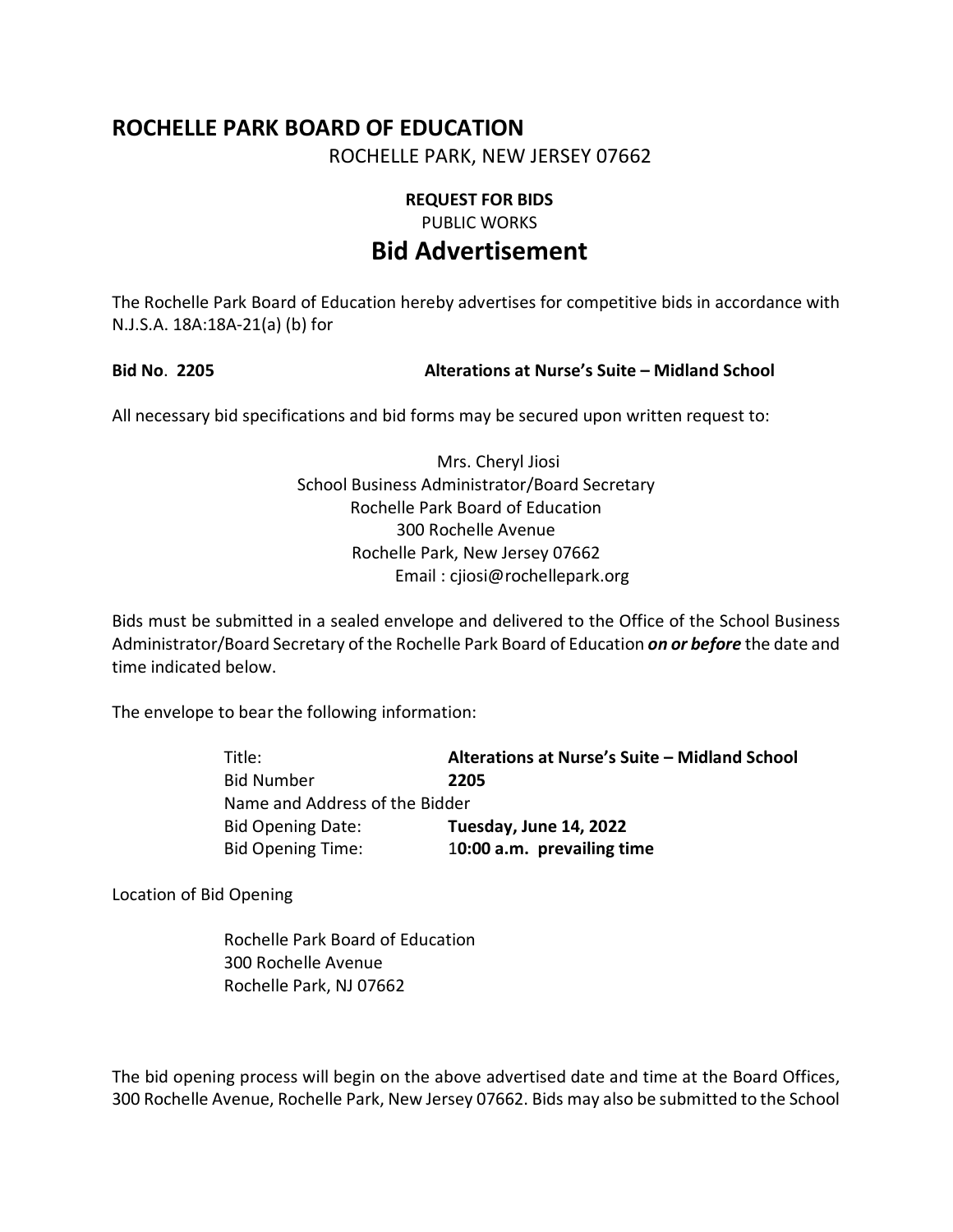Business Administrator/Board Secretary, Cheryl Jiosi, or her designee at the bid opening meeting, prior to the advertised date and time.

On the advertised date and time, the School Business Administrator/Board Secretary shall publicly receive and open all bids. *No bids shall be received after the time designated in the advertisement*. (N.J.S.A. 18A:18A-21(b)). The Board of Education does not accept electronic (email) submission of bids at this time.

There will be a **pre-bid meeting on Tuesday June 7, 2022 at 3:30pm at Midland School 300 Rochelle Avenue Rochelle Park NJ** . While attendance is not mandatory, all prospective bidders are strongly encouraged to attend this important meeting, which will be held in the alteration area, at 3:30p.m.

"Bidders are required to comply with the requirements of N.J.S.A. 10:5-31 et seq. and N.J.A.C. 17:27 et seq."

Statement of Ownership Requirement: Pursuant to N.J.S.A. 52:25-24.2, Bidders shall submit a statement setting forth the names and addresses of all persons and entities that own ten percent or more of its stock or interest of any type at all levels of ownership.

A bidder on a public works project for a Board of Education where the cost of the work exceeds \$20,000.00 must first have been qualified by the Department of the Treasury, Division of Property Management and Construction, pursuant to N.J.S.A. 18A:18A-27 through 33, and shall submit with his bid a Prequalification Affidavit—No Material Adverse Change, a copy of a valid and active NOTICE OF CLASSIFICATION, a certified copy of a Total Amount of Uncompleted Contracts Form and such Affidavit that subsequent to the latest such statement submitted by him, there has been no material adverse change in his qualification information except as set forth in said Affidavit.

## **Each bid shall be accompanied by a bid bond, cashier's check or certified check made payable to the Rochelle Park Board of Education, for ten percent (10%) of the amount of the total bid, however, not to exceed \$20,000.00.**

The bid package will also include other documents that must be completed and returned with the bid. Failure to comply with Instructions to Bidders and to complete and submit all required forms may be cause for disqualification and rejection of the bid.

All contractors named in this bid shall possess a valid and current New Jersey Department of Labor and Workforce Development Public Works Contractor's Registration Certificate pursuant to N.J.S.A. 34:11-56.48 et seq., at the time the bid is received by the Board of Education.

The Board of Education reserves the right to reject any or all bids and to waive minor informalities or non-material exceptions that may be in the best interest of the board.